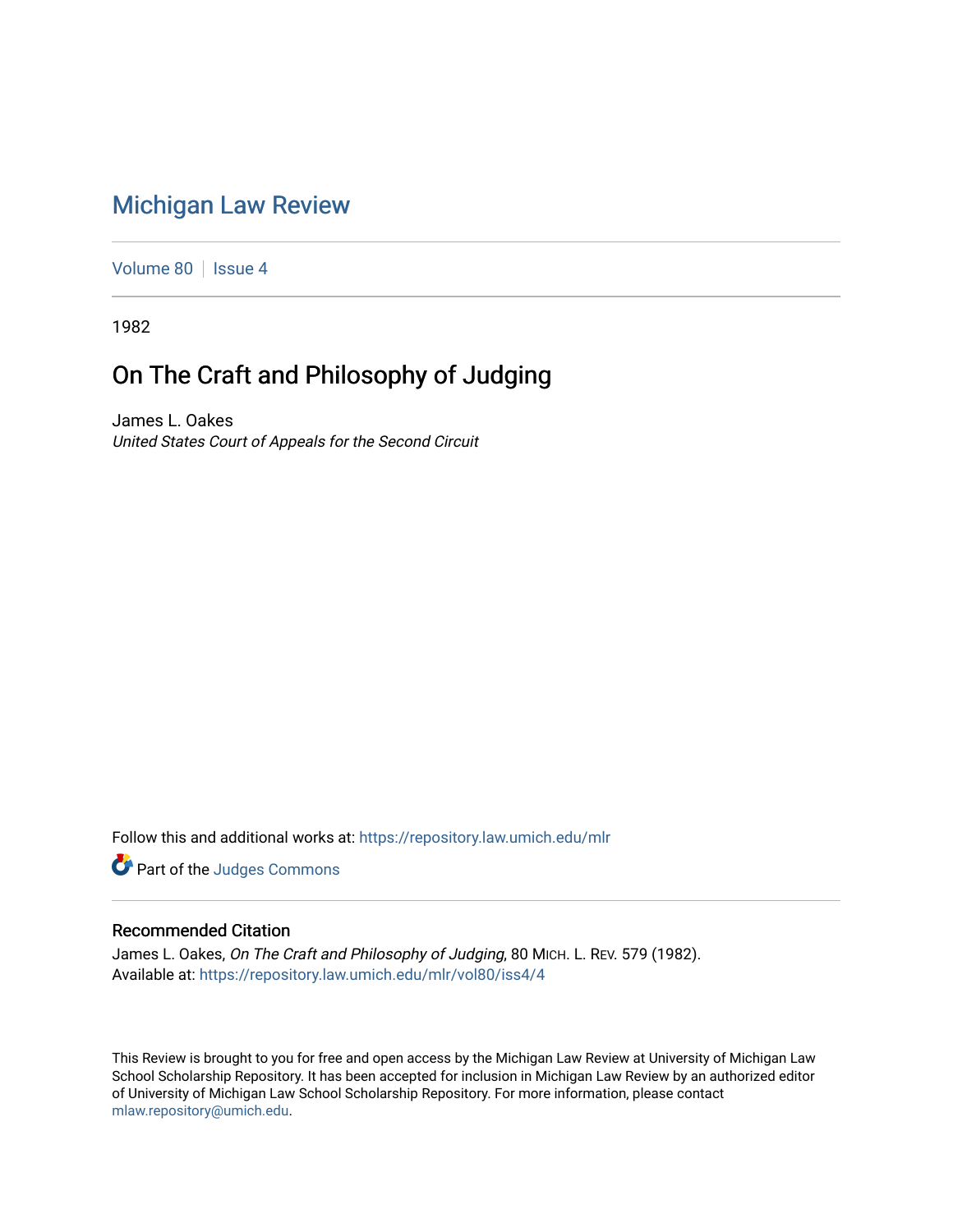### **ON THE CRAFT AND PHILOSOPHY OF JUDGING**

#### *James L .. Oakes\**

THE WAYS OF A JUDGE: REFLECTIONS FROM THE FEDERAL AP-PELLATE BENCH. BY *Frank M. Coffin.* Boston: Houghton Mifflin Co. 1980. Pp. xiv, 273. \$10.95.

It takes someone like Frank Coffin, who has served in all three branches of government, to put the appellate process in its proper perspective. A former Congressman from Maine and a foreign aid administrator, a long-time United States Circuit Judge, and now Chief Judge of the First Circuit, he has written *The Ways* of *a Judge*  to shed light on the subject of judging — particularly federal appellate judging — for nonjudges, laymen and lawyers alike, for law students, and for those in journalism or politics. The book's success in achieving its purpose makes it must reading for lawyers and law students. One can only hope that it is also read by others who, in an increasingly litigious world, should be concerned with how the courts of last resort for almost all federal and state cases operate, as well as with how the judges of those courts deliberate and decide everything from ordinary criminal and civil cases to the far-reaching public-interest, institutional, and social-reform cases at the cutting edge of today's urban, bureaucratized, and pluralistic society.

In summarizing the book, this Review will examine some of the similarities and differences between Chief Judge Coffin's and the reviewer's courts and between their respective approaches to the judicial process. The Review will conclude with a few comments on the philosophy of judging that Judge Coffin reveals in his somewhat solemn, northern New England eloquence.

*The Ways* of *a Judge* commences by recognizing the importance, even granting its invisibility to the public, of the appellate judge's role. Lacking the influence of the legislator or the executive branch's "levers of power'' (p. 7), the appellate judge is "a media cipher'' (p. 7), isolated by a code of ethics "more stringent than that imposed on or accepted by any other group of public servants" (p. 8), but with a

<sup>\*</sup> Circuit Judge, United States Court of Appeals for the Second Circuit. - Ed.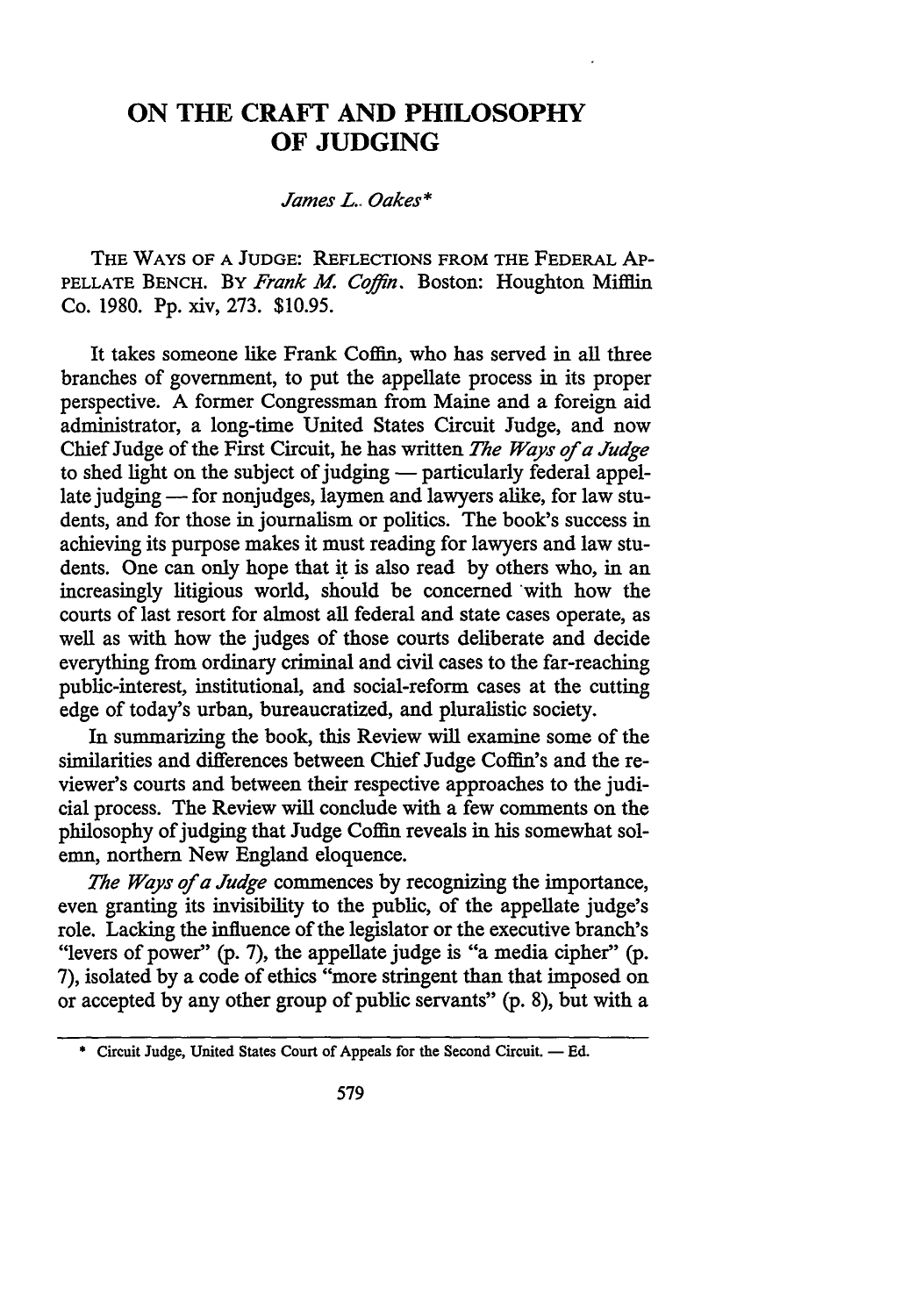life tenure that is at once the pillar of judicial independence<sup>1</sup> and the envy of Congress. Judge Coffin notes the judge's personal involvement, the vexing and stimulating "professional-plus-philosophic" (p. 9) challenge of the job, and the constraining but mind-opening discipline of judging. And he makes short shrift of the politicians' old saw that judges should not "make" law by referring to the gaps left in nearly every legislative enactment. In doing so, he is rather kind to the legislatures, particularly Congress. He attributes the gaps to their inability to "foresee every problem" (p. 10), rather than to compromises knowingly made to transfer to the courts some of the politically hot·issues of the moment.<sup>2</sup>

In the course of chapters on "The Appellate Idea in History" (pp. 16-31) and "The Appellate Idea in the United States" (pp. 32-50), Judge Coffin makes a point that is too readily overlooked by critics of the courts: Our present system, encompassing state and federal courts, "represents an achievement . . . that has no equal today or in ages past in terms of utility and breadth of review, accessibility to the populace, and structure of deliberation" (p. 31).

Only as one approaches the center of the book does one learn the "ways" of a judge. Before moving into the judge's chambers, the author outlines several of "The Elements of Deciding Appeals" (pp. 51-63), which distinguish appellate review from other types of decision-making. A primary constraint on judicial decision-making, of course, is its tradition of independence and objectivity. This tradition and other aspects of the appellate process substantially shape the judge's task. Appeals involve focused review of some decision made below, and appellate judges must rely on structured (written and oral) arguments by adversaries. Various constraints and convictions limit their freedom to decide but an area of challenge is always left open. The constraints include that of *writing* in the sense that drafting an opinion makes a judge think, something that I fear is all too often lost in a day of summary judgments, affirmances from the bench, "screening" by staff clerks and the like, all of which strain the quality of justice. Judge Coffin mentions also the constraint of "collegiality," or having to decide by panel, by committee so to speak, while nevertheless respecting the autonomy of each individual  $-$  an autonomy that may be preserved primarily by the buffers of time within which to decide<sup>3</sup> and the distance between the scattered

<sup>1.</sup> I may say that it is an independence that nevertheless has its own threats. *See* Kaufman, *Chilling Judicial Independence,* 88 YALE L.J. 681 (1979),

<sup>2.</sup> *See* Johnson, *The Alabama Punting Syndrome,* JUDGES' J., Spring 1979, at 4, 53-54.

<sup>3.</sup> *But see* notes 12-13 *infra* and accompanying text.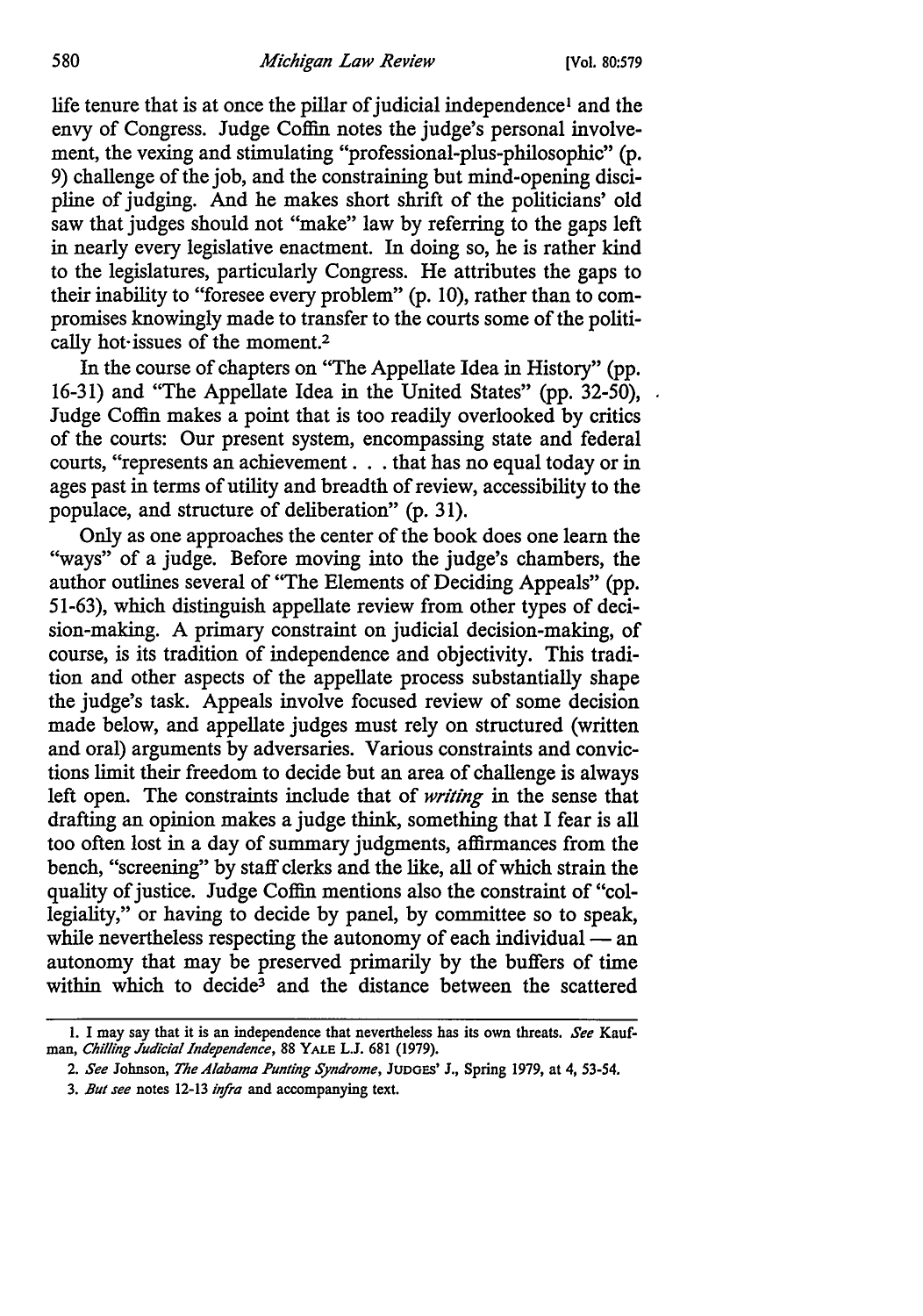chambers of a judicial circuit.4 He concludes with the perceptive observation that decision-making occurs incrementally, and is "enhanced by prolonged indecisiveness" (p. 61). It constitutes, in effect, "a series of shifting biases" (p. 63), comparable to a series of turns in a road.

"Work Ways" is a lovely part of the book. It describes the "chambers community" (pp. 67-74), the relationship of staff and law clerks to judge, one which I suspect is different with each and every judge but one which — as Frank Coffin describes his own chambers  $-$  is very close to my own. Ideally, it results in a mutual learning and sharing experience with the buck ultimately stopping at the judge's desk (or occasionally in his wastebasket). The ultimate determination is his to make, but with substantial input at various stages of argumentation by memoranda and by conversation, by editing and occasional drafting. Judge Coffin's phrase, and I cannot improve upon it, is "creative collaboration" (p. 71). Every potential law clerk should read this chapter. Judge Coffin writes also of Bailey Aldrich's "windowsill workload" - the unseen work including pro se complaints, rehearing petitions, procedural applications, habeas petitions, and emergency requests (pp. 75-78) — and of the cycle of a judge's work, monthly in the First and Second Circuits from September through June with some time free in August, or maybe a week in the dead of winter. The "cycle" Judge Coffin calls it (p. 78); a "pipeline" is my word for it. One must read the briefs, read the law clerks' memos, hear the arguments, exchange memoranda, confer, write an opinion, ask one's law clerks to edit it, obtain one's colleagues' suggestions or dissents, rewrite, rethink, and file it, consider the inevitable petition for rehearing, keep one's sense of humor when someone asks for an *en bane* vote or the Supreme Court grants certiorari, and finally, study the long-delayed law review comments, often reeking of the lamp, but sometimes surgically penetrating. It is a "cycle," a "pipeline," truly to be cherished by anyone interested in intellectual challenge, with an inspirational sense of political-socialhistorical American values, aims, and aspirations, but also with a deep moderating sense of the constraints of logic, intellectual candor, practicality, and the evolutionary process of law.

"Preparing for Argument" (pp. 81-108) discusses more specifi-

<sup>4.</sup> The Seventh Circuit is the only one, so far as I know, in which all the judges live in and· work at the same place. This may have some advantages in efficiency; it may even inspire collegiality. But I think it would tend to narrow one's perspective to live and work constantly in one metropolitan area with its media and atmosphere. To me, there is a healthy regional mix of viewpoints that occurs when some of the judges come from other, sometimes distant places.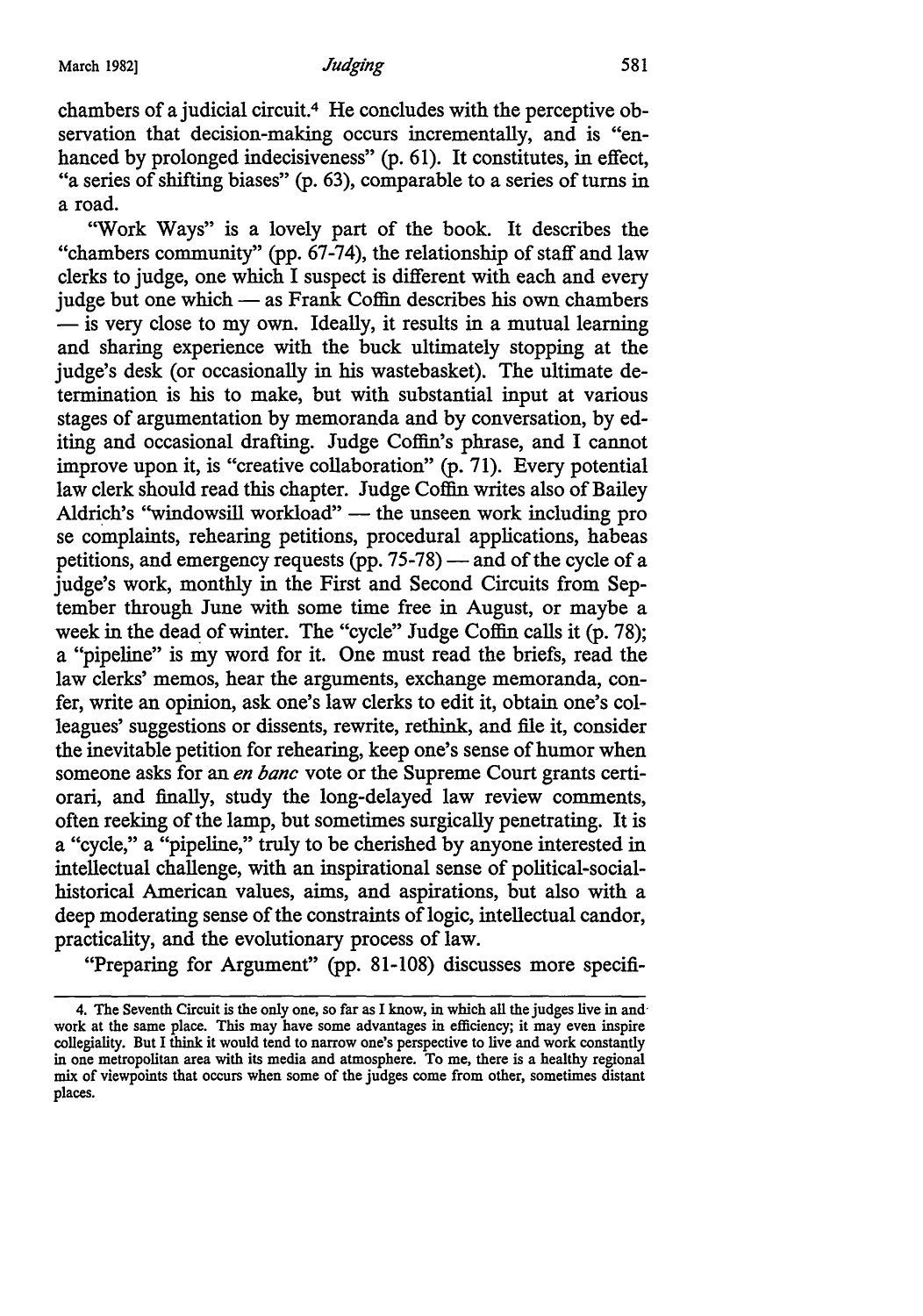cally the clerk-judge relationship. Rather than use law clerk bench memos (which I for one find handy for postargument discussion and for writing interjudge voting memoranda) Judge Coffin prefers to discuss the cases back and forth, taking notes, after evening (some of us do it on weekends) brief reading. Going through the briefs can be the most tedious and discomfiting part of the judge's job; tedious if a case is frivolous, discomfiting if it does not admit of ready decisionmaking. Judge Coffin mentions the "sheer quantity" (p. 83) of material to be read, 2000 pages or so of briefs per one-week sitting,<sup>5</sup> exclusive of appendices, records, transcripts, and the like. As I do, or have to, Judge Coffin in effect speed-reads the briefs, reading closely the simpler cases, getting a general grasp of the more complicated ones, knowing when and where further exploration is needed, and sensing the key case where a novel issue is present and "basic values may determine the outcome" (p. 84). And he mentions, enlighteningly for the nonjudge, perhaps, that the judge thinks of questions he can ask that ''will make his colleagues think."<sup>6</sup>

In what some will find as the most interesting part of the book, Judge Coffin then discusses three typical cases  $-$  two with parties' and counsels' names changed, one with real names since its facts are well-known.<sup>7</sup> He describes how each was handled by judge and staff, summarizes the argument, and relates the outcome. The first is a drug-smuggling case with a typical search and seizure question and . several run-of-the-mill subsidiary issues (except for a definition of smuggling in an 1899 Supreme Court case),<sup>8</sup> including the factual sufficiency of the evidence question. The second is a highly technical federal consumer protection case, with over-long briefs and a tweleve-volume record. We call these kinds of cases "blockbusters," and give them a weight of ten on a calendar-weighing scale from one to ten that our calendar clerks use to even out weekly assignments. And the third, nonfictional case, ultimately reversed by the Supreme Court, was a prisoner's civil rights case involving procedural due process when transfers to maximum security institutions are made.

After describing the facts of each case, but before discussing the arguments, Judge Coffin lists a few general concerns that recur in cases regularly. The list includes (1) identifying threshold issues of

<sup>5.</sup> This number seems high to me on average, but perhaps the First Circuit hears more cases per sitting  $-$  Judge Coffin mentions thirty  $-$  and has fewer sittings per judge.

<sup>6.</sup> P. 84. This is not said deprecatingly of one's fellow judges by Judge Coffin or me; they are hopefully doing the same thing.

<sup>7.</sup> Fano v. Meachum, 520 F.2d 374 (1st Cir. 1975), *revtl.,* 427 U.S. 215 (1976).

<sup>8.</sup> Keck v. United States, 172 U.S. 434 (1899).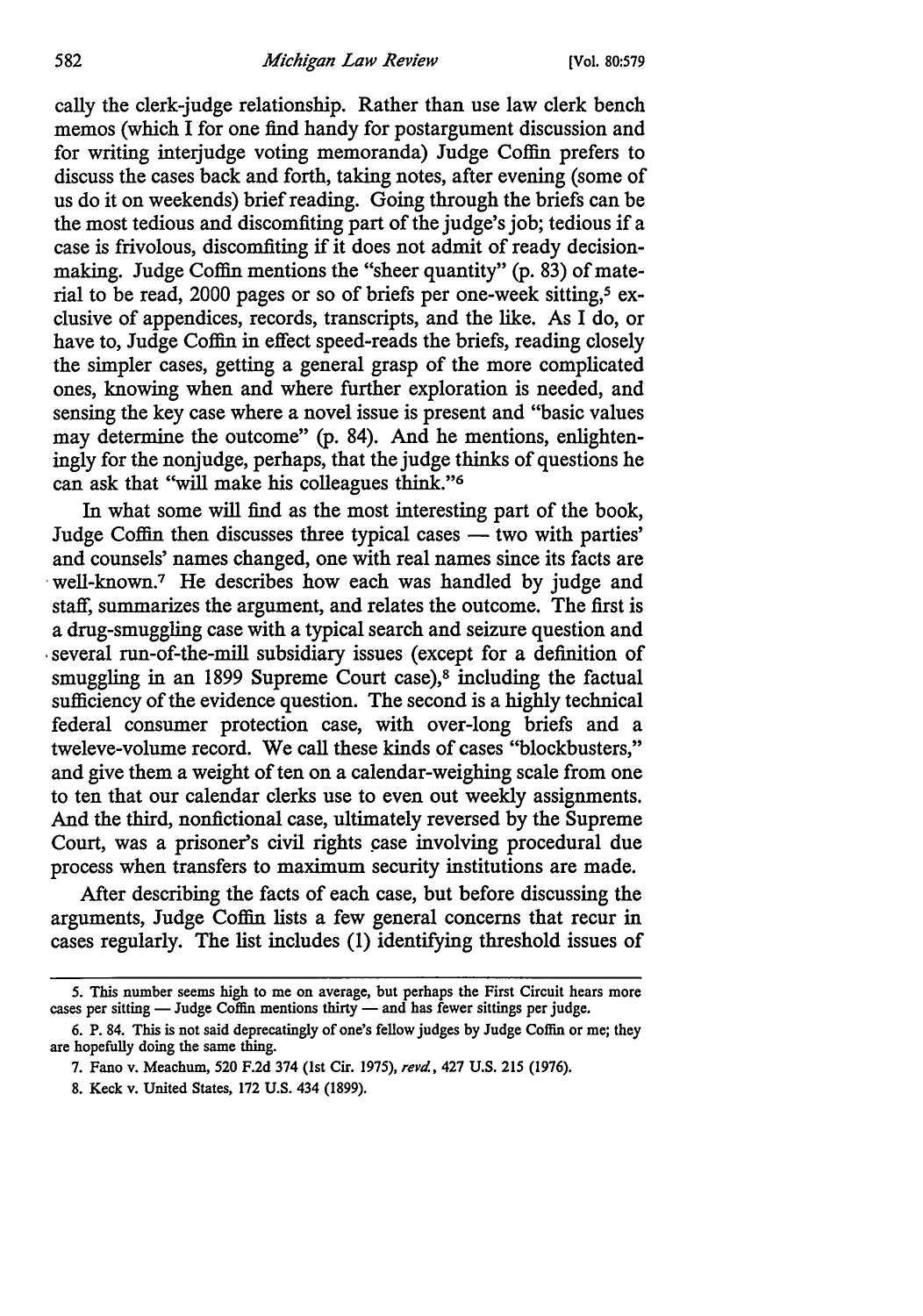March 1982) *Judging* 583

jurisdiction and procedure — including appellate jurisdiction, mootness, abstention, and standard of review; (2) understanding the facts, the arguments made, and the opinion below, which involves reading within a rationed time-frame, seminar-type discussion with the law clerks, and familiarizing oneself with applicable prior case law; (3) scenting weaknesses, "signs of rot"  $(p. 103)$  — ploys and critical omissions of fact, an issue overlooked, a leading case not referred to; (4) inquiring after the common sense of the situation and determining the underlying policy at stake; (5) determining the best approach to handling the case - narrowly or broadly, by memorandum or full-scale opinion; and (6) identifying the last-minute points that the law clerks should examine before argument. Judge Coffin candidly says that while he could spend a solid month preparing for thirty cases, he actually spends fifteen to twenty hours. I think that a fair estimate of my own time for an equivalent amount of work, but to do the work within that time does require an ability to speed-read coupled with a variety of legal experiences, a keen nose for separating substance from form, and a willingness to keep one's mind totally open on a fair number of issues that need further, deeper exploration in a key five or six of the week's cases.

Chapter Seven deals with "A Term of Court" (pp. 109-42), or more properly, what happens at oral argument. When the judge has really probed the facts and law, the argument can be a crucible, though more frequently it produces only "modest dividends" (p. 110). The interaction between court and counsel may even be of lesser importance than the interaction between judge and judge. The conference begins at argument.9 While the First Circuit confers at the end of each argument day, when the Second confers depends on the judges sitting and whether they exchange voting memoranda. Such an exchange was made in all cases in the days of the Learned Hand court, when the briefs were not read until after argument; indeed, the conference was usually held the Friday of the week *following* argument. Today, the Second Circuit often holds daily conferences because crowded dockets, judgeship vacancies, and the complicated schedules of the senior, visiting, and district judges who regularly and often sit on appeal leave us no other choice. According to Judge Coffin, the First Circuit confers - somewhat like a Quaker meeting - after recess and a possible double-check with the law clerks. Conference can change views, send thoughts "packing."

Argument itself in the First Circuit for a given side of a case is

<sup>9.</sup> *See* note 6 *supra.*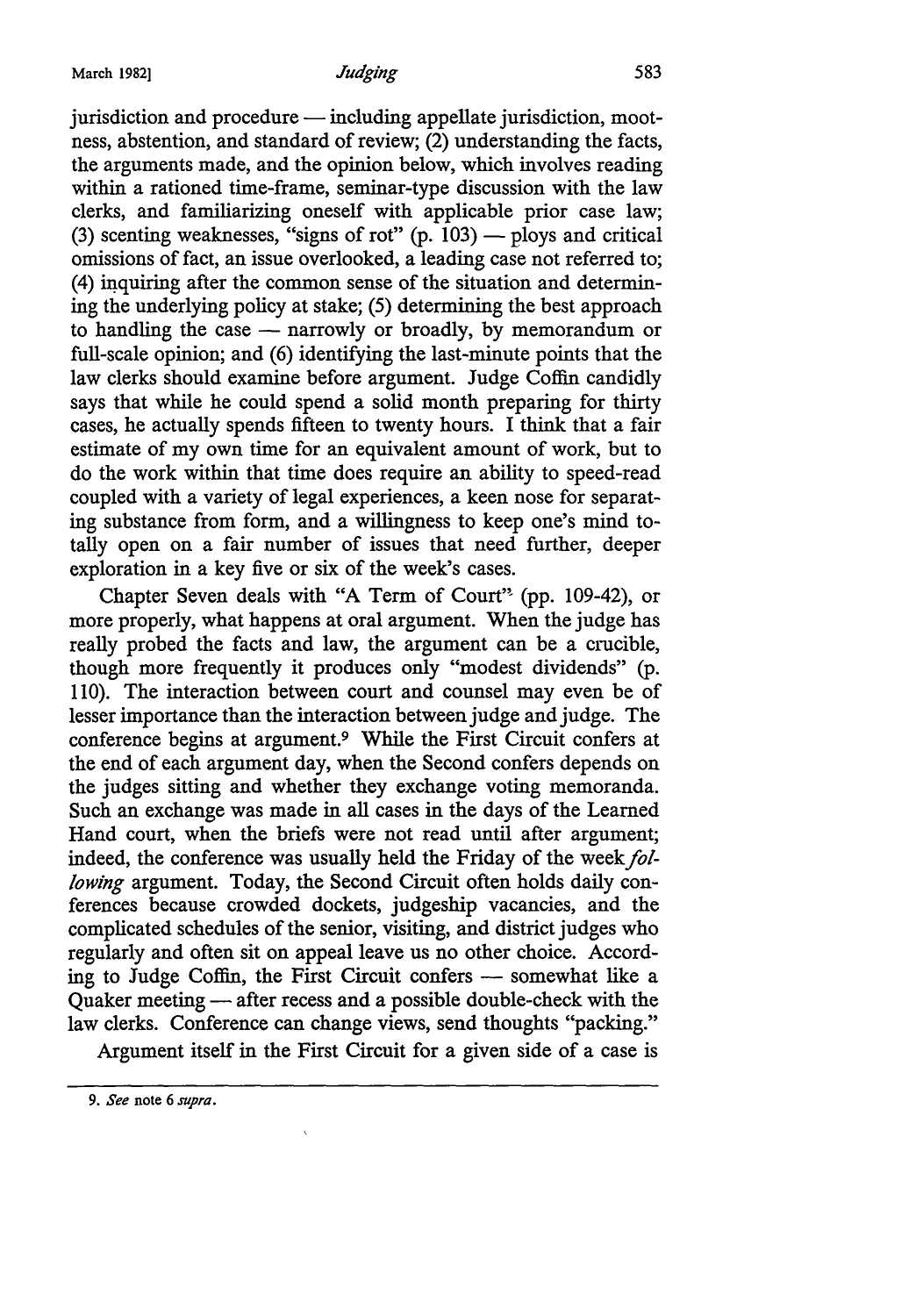twenty or thirty minutes, as it used to be in the Second. Now fifteen or even ten minutes is usual in our court, twenty the exception, and thirty only in the infrequent "blockbuster" case and often not then. The reader will surely enjoy, and I will not attempt to summarize, Judge Coffin's summary of the arguments and discussion of the lawyers' strategies, as well as a synopsis of the judges' conference, in his three paradigm cases. I will, however, refer to his views of advocacy, which he likens to those of a fish on the art of fly-casting. These include, as keys, the lawyer's ability to sense the level of detail and sophistication expected of him, which in tum depends on the extent to which the judge has explored the issues in the case before argument; a "controlled flexibility" (p. 131) allowing the lawyer to answer the judge's questions  $-$  now, not later, I would add  $-$  while keeping his engine in gear; a sense of the policies with which the judge is concerned; a "disciplined earnestness" (p. 132) that conveys a sense of conviction without making every point a matter of life and death; and the inevitable "instinct for the jugular" (p. 133), which involves both going after the opponent's weakness, and sensing one's own and counteracting it.

Judge Coffin seeks to answer the "bottom-line" question almost inevitably asked by students: When does argument matter? The times when argument changes the views of the court are few, less than ten percent, perhaps closer to five, I would agree. But a good argument ensures that a good case will not be lost, just as a "submission" by the appellant helps to ensure an affirmance. And a good argument can help shape (p. 135) the ultimate approach of the court.

Judge Coffin's views on the judges' conference should be read by all judges. The *ad hominem* remarks, the not altogether judicial statements he uses as examples, will ring, I fear, on familiar ears. He enjoys as I do the constructive debate viewing all the possible dispositions and options, the fascinating "chemistry" that is involved, and the "simmering" exchange (p. 139). And he mentions the assignment of opinions, a matter with which law clerks seem to be much concerned. The First, like the Second Circuit, leaves it to the presiding judge to make the ultimate decision. But what presiding judge would not assign the workload equally, taking the toughest cases for himself (but not always), leaving the "glory" or some of it to others, giving the "seniors" and the "visitors" a break perhaps, leaving (or taking) the writing of a case when it is obvious that there is an even split to the "swing vote"? Dissatisfaction can arise, of course (Judge Coffin does not mention it), when the presiding judge either sloughs off the tougher, less glamorous cases or takes the "big" cases for him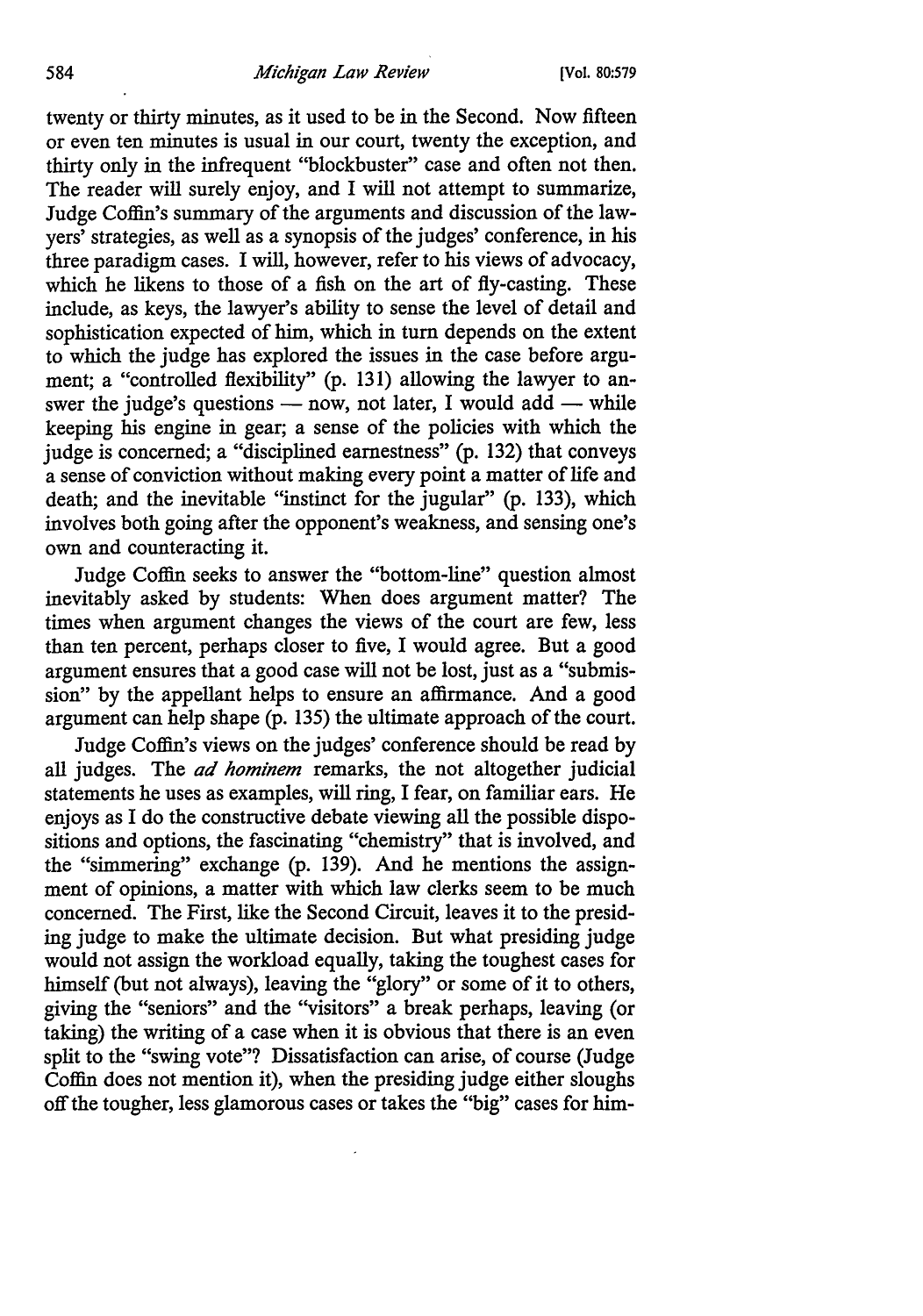self. But human beings, are, after all, only human. So what is new under the sun?

"The Creation of Opinions" (pp. 143-70) is an apt chapter title. By now it should be obvious that opinions are made, not born, in a judge's mind. All of the input — briefs, law clerks, research, argument, conferences, outside reading,<sup>10</sup> life experience, law comprehension — is mustered for a creation, an ultimate effort that is both physical and psychic, as Judge Coffin puts it so well. One does not write, one creates  $-$  the most satisfying part of the judge's job  $-$  but the creation is by no means solely of the artist. I am sure the process is not dissimilar to the remarks made about certain sixteenth, seventeenth, and eighteenth century artists  $-$  "from the school of," "attributed to." An opinion in Judge Coffin's chambers, as in mine, is not the sole creation of the judge. It has prewriting input, postdraft and post-circulation input, as well as, sometimes, a long-delayed review in the law reviews, which may be reflected in a later opinion on the same subject-matter. I confess to the same "feelings of chronic ineptitude and perennial uncertainty" (p. 144). To the judge who does not have them, I say, "BEWARE!" Such a judge is fooling only himself. This is not to say that the judge should let himself always be open to persuasion. There is a time  $-$  a time of decision, of casting the die - when one senses the hidden, inner "feel" of a case, the result that makes justice for the parties, keeps the "law" in tune with advancing times, constitutes a "creation," yes, but is, one hopes, based on precedent, reason, logic, philosophy, experience, common sense, ethics, history, social value. It is humbling for all of us lower court judges to know that such opinions are still subject to reversal. It keeps us not only honest, but when reversal occurs, also bemused, and serves as an ever-moderating factor to those who would unabashedly practice "judicial activism."<sup>11</sup>

"The Workings of Collegiality" (pp. 171-92) describes, of course, the inner workings of an appellate court, its "institutional grouping" (p. 171), the relationship among the judges that Judge Coffin quite properly finds unique. Regardless of a circuit's size - the First Circuit is the smallest, the Second is of medium size — federal appellate

<sup>10.</sup> I believe it imperative that a judge keep abreast of the day's news: social, cultural and economic trends, scientific and environmental affairs, in addition to the general legal developments occurring in the Supreme Court, one's own court, and elsewhere. I would conservatively estimate that doing this involves 30-35 hours a week on top of the regular workload. And one still must read a little biography, history, philosophy on the subject of one's choice my favorite light reading remains famous trials of the past, just as that of my former -boss (Judge Harris B. Chase) was contemporary detective stories.

<sup>11.</sup> *See generally* Ginsburg, *Inviting Judicial Activism: A "Liberal" or "Conservative" Technique?,* 15 GA. L. REV. 539 (1981).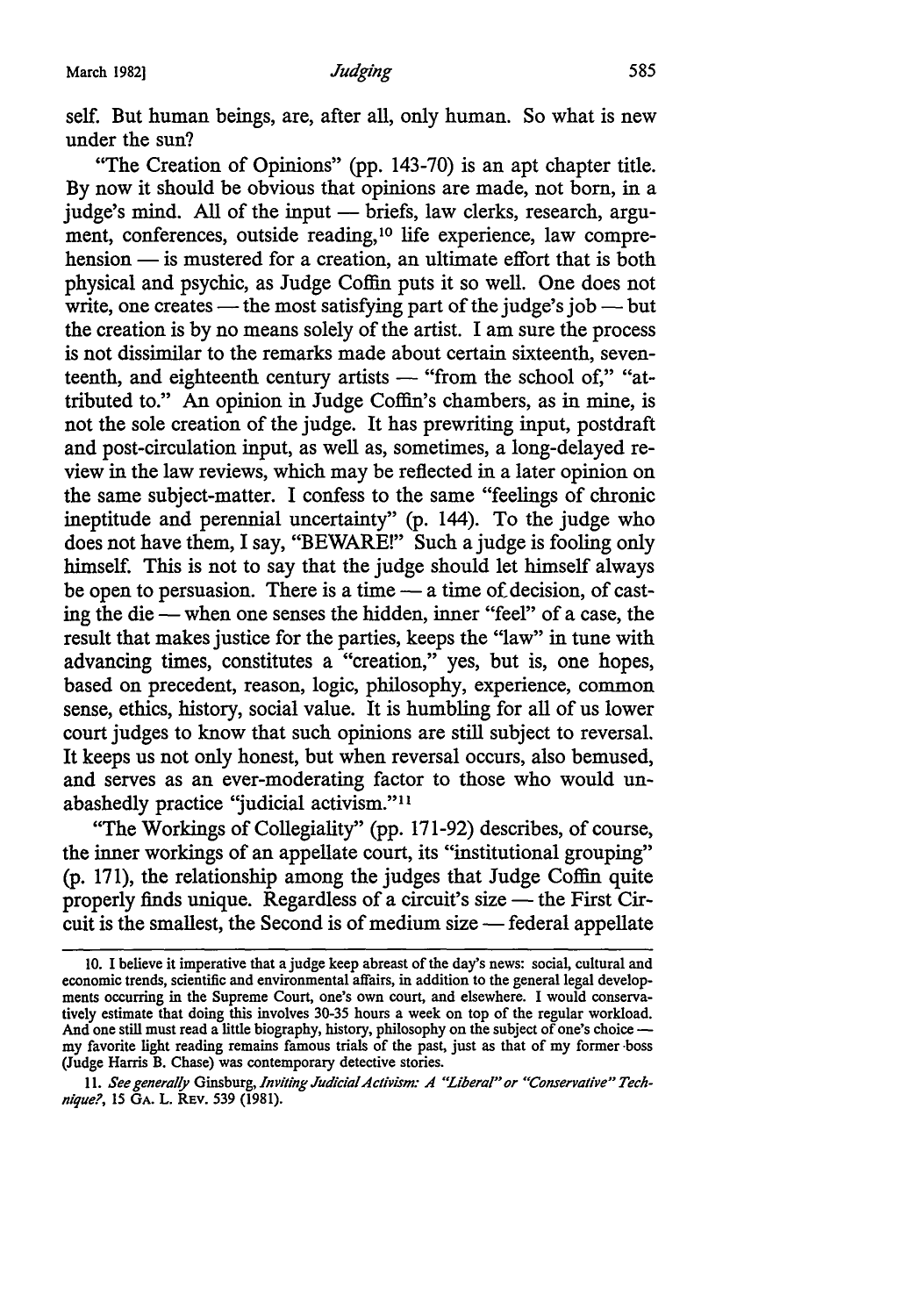judges share intimacy, deep if selective knowledge of one another, conduct characterized for the most part by openness and forgiveness, having no favors asked or given in the judicial context (though frequently given in the personal one), criticism, response, and resolution. If there are lapses of civility, these are usually mended at the occasional get-togethers that take place at various intra-court functions, as when a colleague is feted, a senior has a significant birthday or the like. I agree with Judge Coffin that "anticipatory collegiality"  $(p. 181)$  — that based on foreknowledge of the other's sensibilities is the most significant because it enables one to meet the other's arguments, use words or phrases that do not grate raw skin, and call attention to the areas that one knows will arouse the particular colleague's interest. "Responsive collegiality" (p. 183) he describes as the give-and-take that occurs after an opinion is circulated. The reactions that he mentions are most accurate: the phrasing of the answering memo, the need to submit not just criticism but substitute wording, concern for the feelings of the opinion writer, care to avoid "a posture of either haughty rejection or servile acceptance" (p. 184), and the ultimate attempt at quality.

Judge Coffin's "simultaneous collegiality" (p. 186), the emergency hearing, often involving matters of moment, really struck a chord with me: I remember the Kennecott-Curtiss-Wright proxy battle, whose appeal the late Murray Gurfein and I received at 5:30 P.M. the night before the 10:00 A.M. stockholder meeting (we worked out our decision about 9:40 A.M., staying the district judge's order denying Curtiss-Wright the right to vote);  $12$  the Norton-Simon tender offer for Avis expiring at 6:00 **P.M.,** whose appeal I received at about 2:30 that afternoon and alone in the courthouse contacted my Vermont senior colleague, Sterry Waterman, just flown in and staying at the Yale Club (we heard the appeal at 4:00 or 4:30 P.M. and affirmed the denial of a preliminary injunction against the tender offer about forty-five minutes later).<sup>13</sup> Of such decisions  $-$  a third judge was not immediately available in either case  $-$  is "simultaneous collegiality" made. It helps, I would add, if the colleague is as close a friend and skillful a judge as were, in my cases, both Murray and Sterry. *"Our* court" can hear cases of considerable import

<sup>12.</sup> The stay ultimately proved sound, since the judgment below was reversed by a unanimous panel. *See* Kennecott Copper Corp. v. Curtiss-Wright Corp., 584 F.2d 1195 (2d Cir. 1978).

<sup>13.</sup> No appeal was taken. The case is captioned in our court as Miller v. Avis, Inc., 573 F.2d 1293 (2d Cir. 1977) (declining to stay the denial of a preliminary injunction sought by a dissident stockholders' group).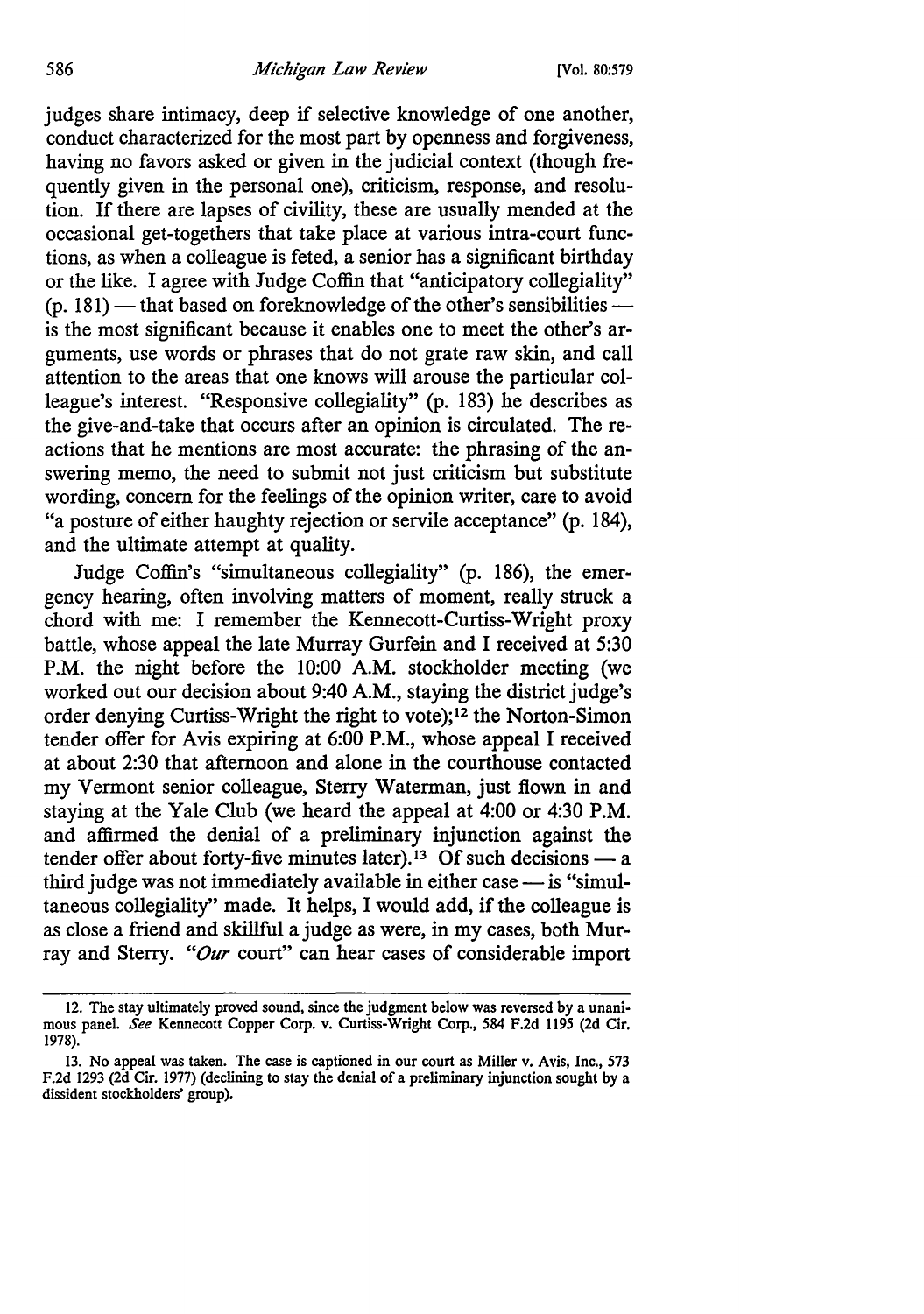on a moment's notice *and* decide them. I have no regrets or compunctions about either decision.

Judge Coffin writes also of "collegial governance"  $(p. 188)$  — the oversight role of the Judicial Council, 14 standing committees, procedures for hearing complaints about judges (established by the Congress over the wise objection of a few judges like my former Chief, Irving Kaufman), 15 the Administrative Office, the Federal Judicial Center, the National Judicial Conference. These well-intended and extremely hard working organizations, alas, sometimes divert the minds of the judges, Frank Coffin points out, to "the performance of tasks bearing only a remote relationship to the judging process" (p. 191). Here I quote the judge directly because my thoughts almost exactly echo his:

My instinct for survival, admittedly far easier to apply in the smallest of the circuits, is to think small, to be skeptical of proposals that require added staff, meetings, or reports, to resist forming permanent committees, to suspend judgment on much of the sophisticated technology designed to spare us from our labors. I do not say that my mind is closed; only that I am increasingly concerned that the devices of technology and the systems of modem management which are invoked to solve the problems of quantity and expedition may divert our energies from the goal of the highest quality of justice. [P. 192.]

There is more to judging, surely, than mere bureaucratic management.

I do, however, take exception to his views on technology. I find word-processing and inter-office electronic/telephonic communication extremely valuable tools in dealing with the surge of business that we have in a day of breakdown in what used to be taken for granted  $-$  transportation, rail or air, postal service, and the like. The combination of "Ma Bell" and Lanier or Wang helps to make up for the demise of the New York Central, Northeast Airlines, Air New England, the deterioration of the Lexington Avenue I.R.T., and the rising price of gasoline. Recently, for example, at a "split sitting," one extending over a weekend, I dictated voting memoranda from New York to my secretary in Vermont, who put them on the word processor and telephonically transmitted them to a fellow judge's word processor back in New York. (I dare not claim that this substitutes for a real live secretary in New York or I would never be able to insist that my Vermont secretaries leave the state.)

The final fifty pages of Judge Coffin's book are devoted to

<sup>14.</sup> *See* 28 U.S.C.A. § 332(a)(l)(C) (Supp. 1981).

<sup>15.</sup> *See* note 1 *supra.*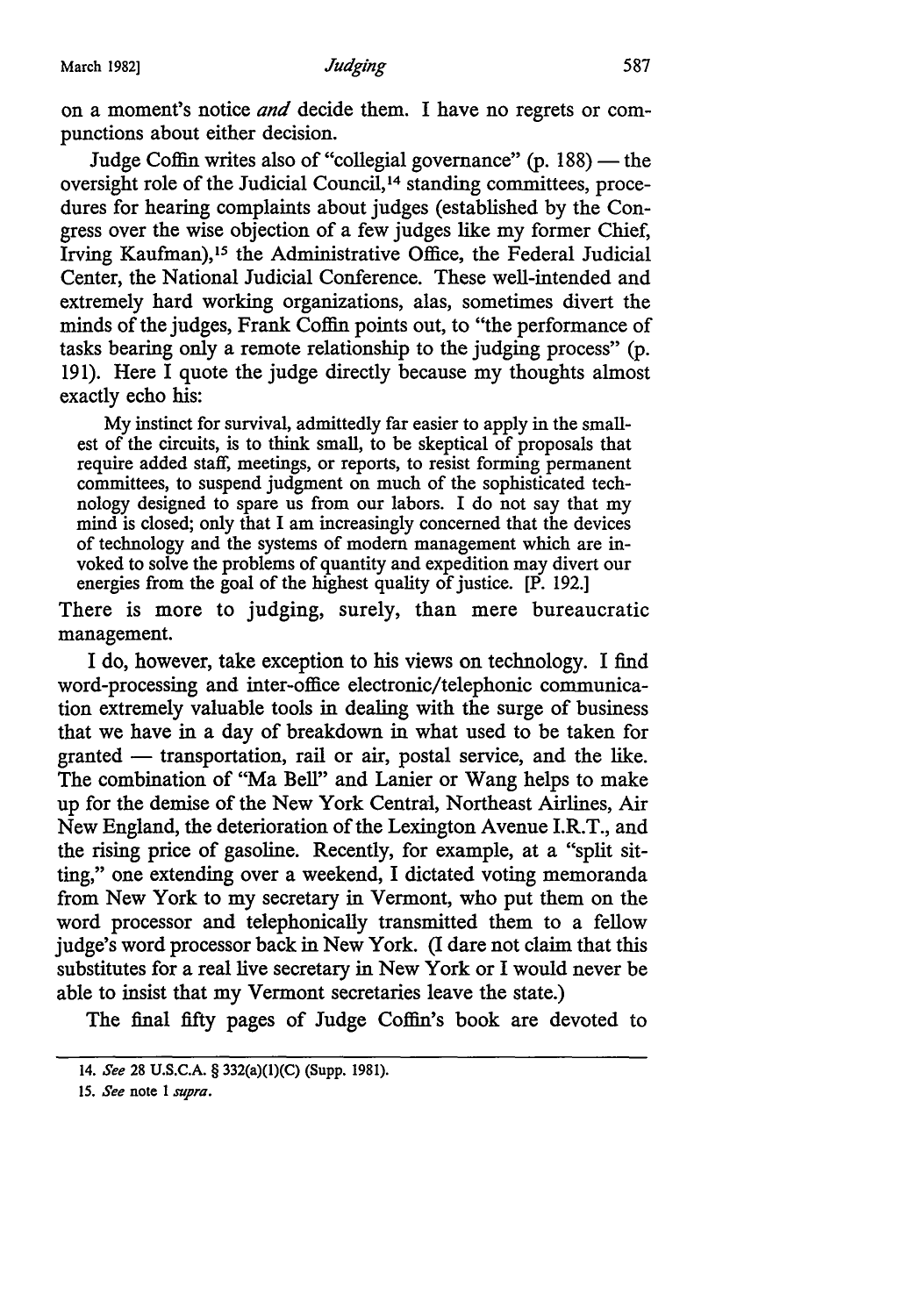"Thought Ways" (pp. 195-249), and sketch the outlines of the judge's own judicial philosophy. Using Learned Hand's phrase, he notes first that we judges are 'jobbists" (p. 196), practitioners of a craft, with disciplines of the guild, and as such (on the appellate level at least) are able to decide many if not most of the cases presented to us with only those disciplines, including precedent, the "rules" of statutory construction, trial court discretion, and the like. He notes the different roles of the judge in a municipal or local court, who makes and communicates one-to-one judgments about people, and the judge at the trial level, who is simultaneously "administrator, manager, diplomat, psychiatrist, and public relations expert"<sup>16</sup> and is under greater pressures from time to time.

But since by no means all cases are, or can be, decided with just the tools of the craft, the appellate judge is also an interpreter of values. Judge Coffin condemns the pigeonholing of judges that so often takes place in editorial columns, the halls of Congress, or, he could have added, in the mind of the public generally: "strict" or "loose" constructionist, "conservative" or "liberal," favoring "restraint" or "activism" (p. 200). Quite correctly he observes that while labels may be appropriate to some judges on some issues some of the time, labels also more often end rather than encourage thought.

He goes on to note that judges, like everyone else, have moral values that generate immediate responses to certain stimuli, but suggests that identification and consequent excision of these values with self-conscious analysis is surely necessary. In this regard, he points to the salutary "disinfectant" (p. 202) of writing down reasons for a  $decision - a$  reminder that summary dispositions can sometimes conceal bias of the worst type. Of a second set of values, those deriving from the social, economic, and political background of the judge, Judge Coffin is equally wary - the former plaintiffs' or defendants' lawyer in a personal injury case, the regulator in an enforcement agency case, and the like. Knowing the enemy, oneself, and being on guard is enough, he says. The third set of values, which he calls neutral in content, he divides into the two camps of Process and Substance: One reasonable judge might resolve the inevitable conflict between the two one way, deferring, say, to an expert agency, while another judge might resolve it in the opposite way, substantively advancing the rights of a group of individuals hurt by the agency's ac-

<sup>16.</sup> P. 198. Because the author touches so little on the work of nonappellate judges I rather wish that he had edited out this reference, though I do not disagree with its accuracy, only its generality.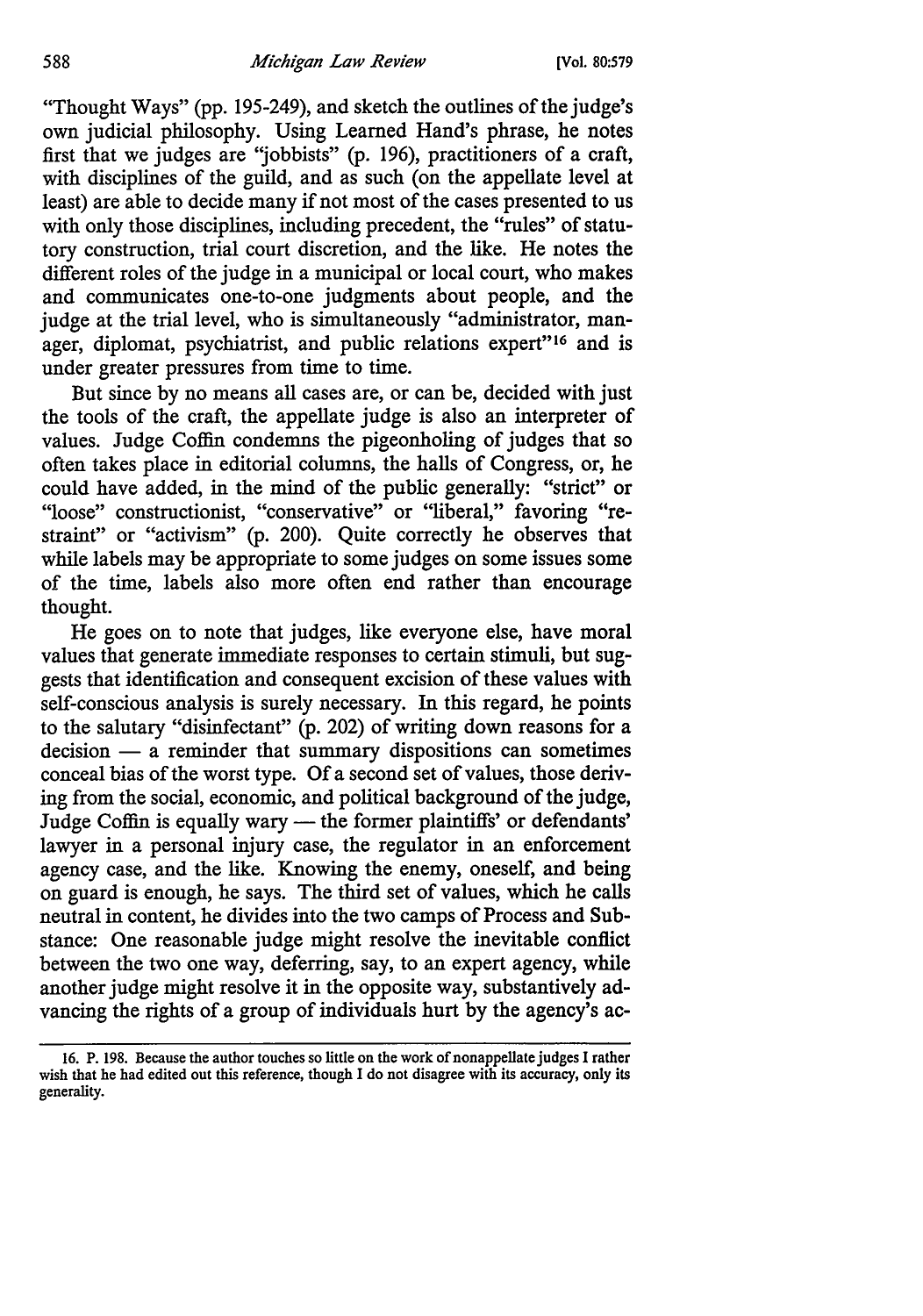tions. Judge Coffin concludes that these often unspoken values permit judges to reach most decisions without going into jurisprudential or moral philosophy (pp. 204-05).

But then in a chapter entitled "Loss of Innocence and the Quest for Legitimacy" (pp. 206-14) he reviews for the layman the schools of legal thought from natural law found "mystically" to contain permanent truths; through Holmes's and Thayer's teaching of deference to legislatures; to Pound's, Brandeis's and Frankfurter's sociological jurisprudence; thence after to Judge Jerome Frank and the psychologically oriented "Legal Realists"; and finally to the "Legal Process" School, which emphasizes institutional constraints. Felix Frankfurter, Learned Hand, Herbert Wechsler, and Alexander Bickel, with their "neutral principles" and "passive virtues," are the foremost exponents of this last school, which Judge Coffin calls the "dominant" school of American jurisprudence.<sup>17</sup> He saves the contemporary "rights" thinking of Rawls and Dworkin for subsequent treatment under the rubric "moral philosophy."

In the penultimate chapter, "Time for Reappraisal" (pp. 215-30), he develops his own thesis that the. various theories founded upon the presumption that judges are too undemocratic  $-$  too strident, simplistic, and absolutist.<sup>18</sup> He reminds us, as I have done elsewhere, <sup>19</sup> and as Eugene Rostow did so well<sup>20</sup> before any of us, that 'judges are today subject to a relatively high degree of accountability, not notably less effective than that to which officials in the other branches are realistically subject" (p. 219). "Judicial restraint" is not, after all, free from value judgments, as the highly charged cases of the last two decades demonstrate.<sup>21</sup> And three decades of change have resulted, he points out, in a citizenry more dependent on itself and bureaucratic institutions, in a shift of society's priorities toward liberty, privacy and fairness. We are now a 'justice-oriented society" (p. 222) and as such we have seen enormous changes in the nature of litigation: class actions involving extrajudicial institutions; a civil rights revolution; enlargement of criminals' civil liberties.

20. Rostow, *The Democratic Character of Judicial Review*, 66 HARV. L. REV. 193 (1952). *See* C. BLACK, THE PEOPLE AND THE COURT (1960); R. DWORKIN, TAKING RIGHTS SERI-OUSLY 142-44 (1977); L. TRIBE, AMERICAN CONSTITUTIONAL LAW§§ 1-7 to 1-9 (1978).

<sup>17.</sup> P. 214. I question how "dominant" the "Legal Process" school is. The grounds of jurisprudential debate have largely shifted, it seems to me, to the battle between H.L.A. Hart's positivism on the one hand and the moral rights theories of Rawls and Dworkin on the other. *See, e.g., Jurisprudence Symposium,* 11 GA. L. REV. 969 (1977).

<sup>18.</sup> I agree. *See* Oakes, *The Proper Role* of *the Federal Courts in Enforcing the Bill* of *Rights,* 54 N.Y.U. L. REV. 911, 946-49 (1979) (James Madison Lecture).

<sup>19.</sup> *Id.* 

<sup>21.</sup> *See* Oakes, *supra* note 18, at 930-31.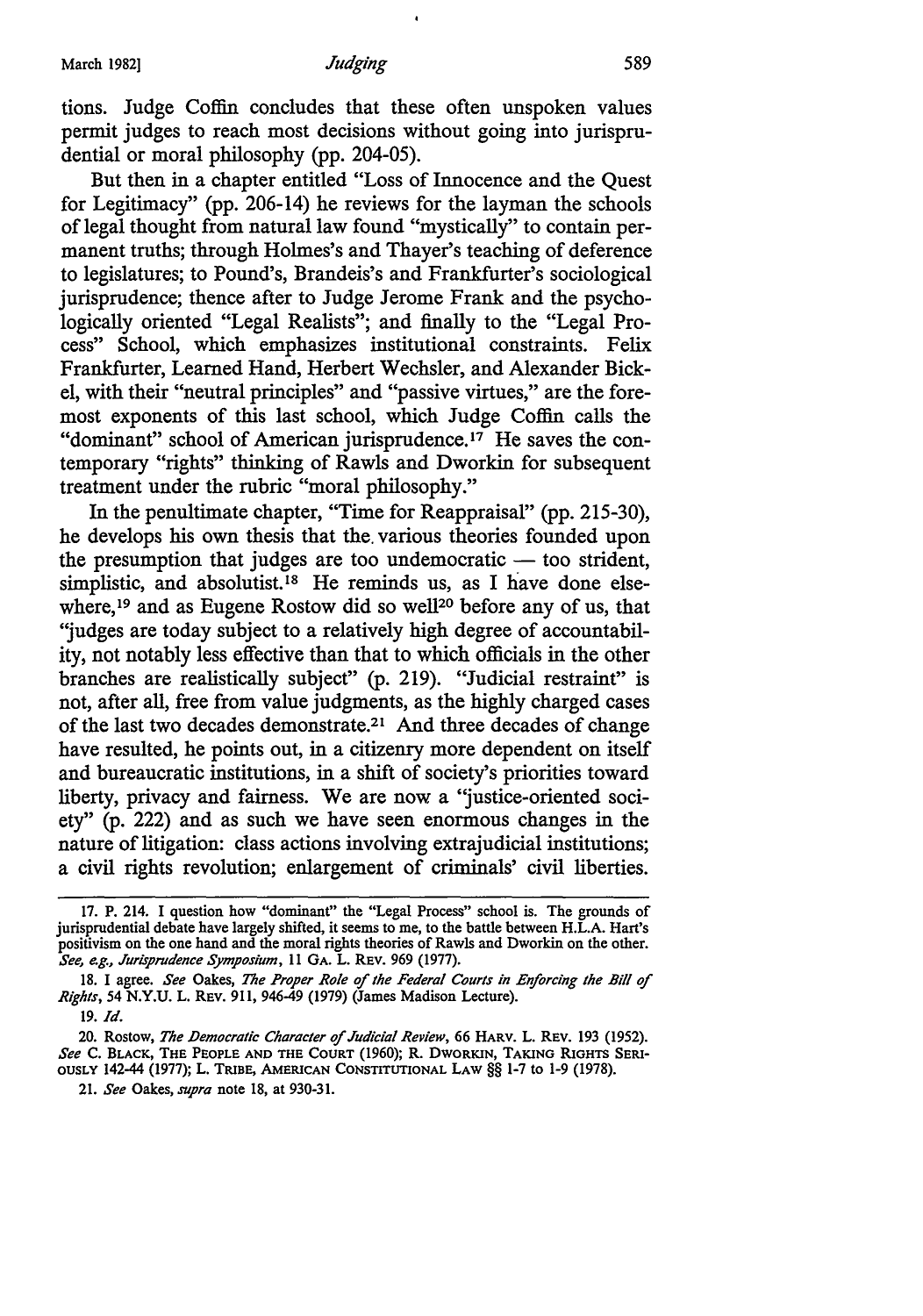This litigation, an engine of structural change with its broad-scale remedies, has now become the focus for much sophisticated debate. Judge Coffin foresees an increase in these trends as the population presses against limitations of resources, energy, and space, and as more and more people demand a justice-determined distribution of goods and resources.

Judge Coffin's final chapter is "A Judge Seeks His Bearings" (pp. 231-49). I believe he has found his, as much as any mere human being on a complicated sea can ever find them. He examines various clusters of closely related rights and discovers a wide disparity in their treatment. He finds both equal protection analysis and due process scrutiny chaotic. He uses his own *Fano v. Meachum*<sup>22</sup> to illustrate this latter point: rights do not exist unless they are given or "recognized" by positive law. He would not merely abandon the field; he recognizes the tension in a democracy.23 He looks to Rawls and Dworkin and seems to appreciate their rights analysis — particularly the latter's view of the due process and equal protection clauses as appeals to moral concepts (pp. 239-41), and his fusion of constitutional law and moral theory.

In the end, he quotes a passage from Philip Soper of which I am very fond and to which I, too, have referred recently with much admiration:24

Legal doctrine cannot afford the luxury of becoming a professional's intellectual pastime. The relevance of moral philosophy to the development of norms for governing a society of ordinary people lies in a few broad generalizations: Utilitarianism, for example, emphasizes that we are part of a social whole; Kantianism reminds us, on the other hand, that we are not mere appendages of the social body. And the task of judges, to maintain the balance between these poles while the philosophers are still out, requires practical reasoning that does not yield easily to unified field theories. To look for more is to ignore the injunction of one of the first philosophers [Aristotle] to seek "precision in each class of things just as far as the nature of the subject admits."25

This is Frank Coffin's as well as my own pluralism. It leads to a

<sup>22. 520</sup> F.2d 374 (1st Cir. 1975), *revd,* 427 U.S. 215 (1976).

<sup>23.</sup> I may have carried the ''Tension" motif a little far in likening it to poems and a geodesic dome that "maintains its shape and stasis by a complex of forces pulling against each other." Oakes, *The Role* of *Courts in Government Today,* 14 AKRON L. REV. 175, 186 (1980) (Whittemore Lecture) (quoting J. JEROME, THE POET AND THE POEM (1974)). Judge Coffin speaks of a "coiled spring."

<sup>24.</sup> *See* Oakes, *Property Rights in Constitutional Analysis Today, 56* U. WASH. L. REV, 583, 587 n.21 (1981). *See also* Oakes, *supra* note 18, at 924 n.81.

<sup>25.</sup> Soper, *On the Relevance* of *Philosophy to Law: Reflections on Ackerman's* Private Property and the Constitution, 79 COLUM. L. REV. 44, 64 (1979) (quoting ARISTOTLE, NICOMACHE• AN ETHICS 1094b (W. Ross trans. 1925)).